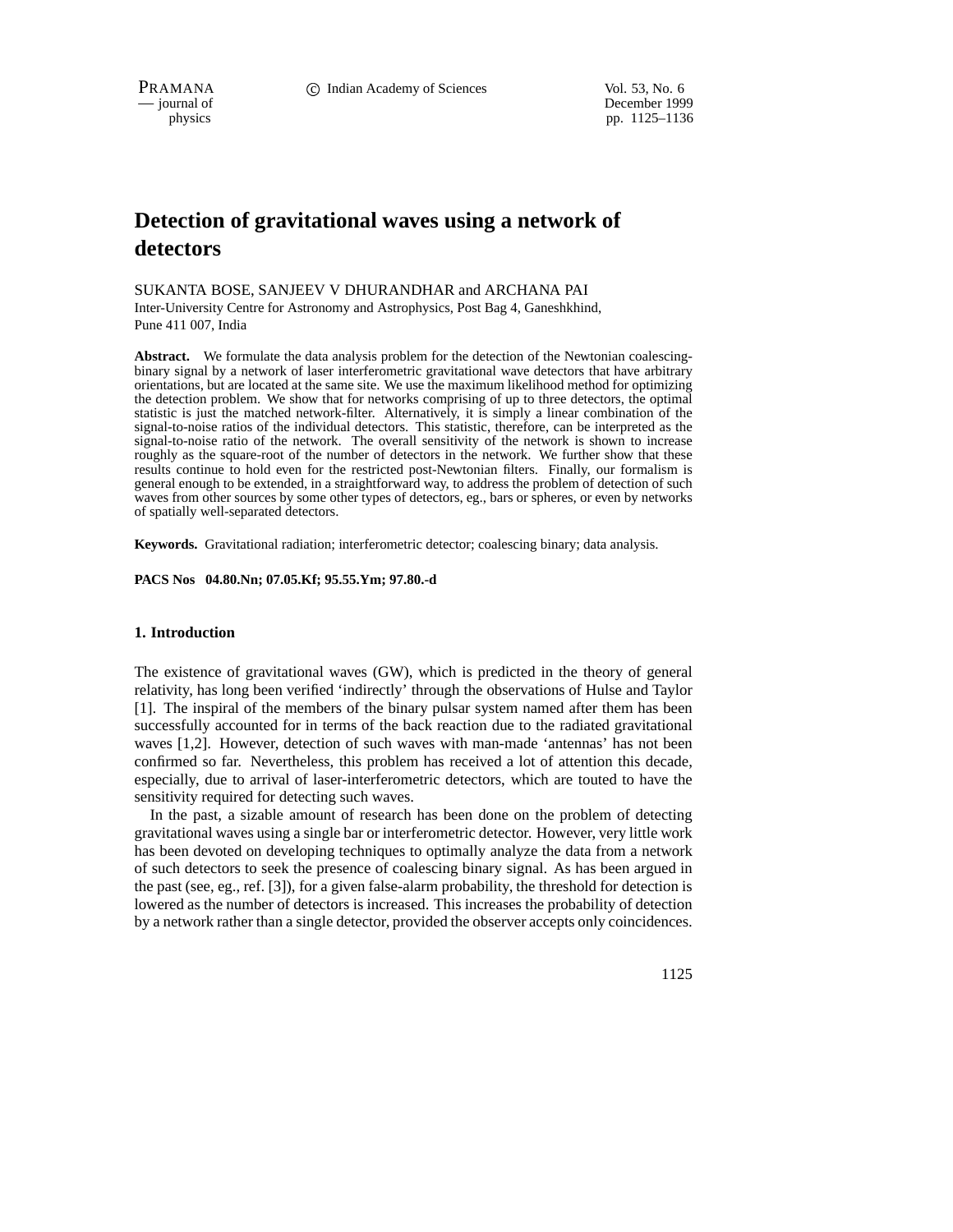One of the early papers which came close to discussing the problem of detection of these waves using a network was that of Finn and Chernoff [4]. This paper observed that since the orientations of the two LIGO detectors were very similar, their joint sensitivity was larger than any one of them. Another work which dealt with the issue of detection using a network was that of Bhawal and Dhurandhar [5]. The main aim of this paper was to find the optimal recycling mode of operation of the planned laser interferometric detectors for which a meaningful coincidence detection of broadband signals could be performed. However, none of these earlier papers addressed the issue of how a network of detectors with arbitrary orientations can be optimally used as a 'single' detector of sensitivity higher than that of any of its subsets of individual detectors. One of our main aims is to show precisely how this can be achieved. In the process, we will arrive at a network statistic based on the individual detector outputs that can be used to ascertain the presence of a signal in them with a given level of confidence.

We note that the use of a network has nevertheless received considerable attention in the context of the parameter estimation problem. Some of the notable works that address this issue are refs. [6–10]. The prime motivation in the use of networks in this regard is that the larger the number of detectors, smaller the errors in estimated values of the binary parameters. However, the starting point in these approaches is the assumption that the problem of detection has already been addressed and the detector specific chirp filters that result in 'super-threshold' cross-correlations with the individual detector outputs, have been picked.

Here, we formulate the data analysis problem in the case of the coalescing binary signal for a network of, say,  $N$  number of laser interferometric gravitational wave detectors that have arbitrary orientations, but are located at the same site. The noise in each detector is assumed to be additive and Gaussian. Also, the noises in different detectors are taken to be independent of one another. We use the maximum likelihood method for optimizing the detection problem.

The paper is organized as follows. In  $\S2$ , we define the various coordinate frames, such as the detector frame and the wave frame that we use in our calculations. We describe some known representations of the Newtonian signal corresponding to gravitational waves from a coalescing binary. In  $\S3$ , we present a new representation for this signal in terms of the complex expansion coefficients of the wave and the detector tensor in a basis of STF tensors of rank 2. Section 4 shows how the detection problem can be optimally addressed using the maximum likelihood method. In  $\S5$ , we present the analysis for the improvement of the sensitivity of a network as a function of N. Finally, in  $\S6$ , we discuss how our results continue to hold for the restricted post-Newtonian waveforms. We also mention how our formalism can be extended to address the detection problem for a network of spatially well separated detectors.

We use the following convention for symbols in this paper. Variables characterizing the network are displayed in the Sans Serif font. A parenthetic index in the superscript or subscript of a variable identifies a particular detector. Network- or individual detectorbased variables that are complex are denoted by uppercase letters, whereas the lower case letters are reserved for real variables. Note that quantities such as the gravitational constant,  $G$ , though written in upper case, are not complex since they do not represent any inherent characteristic of the network or an individual detector. Also, we define the complex inner product as  $\langle A\Delta_{(I)}, Bf\rangle = A^*B\langle \Delta_{(I)}, f\rangle$ . By our convention, all the quantities featuring in the above expression, except f, are complex. Moreover,  $\Delta_{(I)}$  denotes a variable that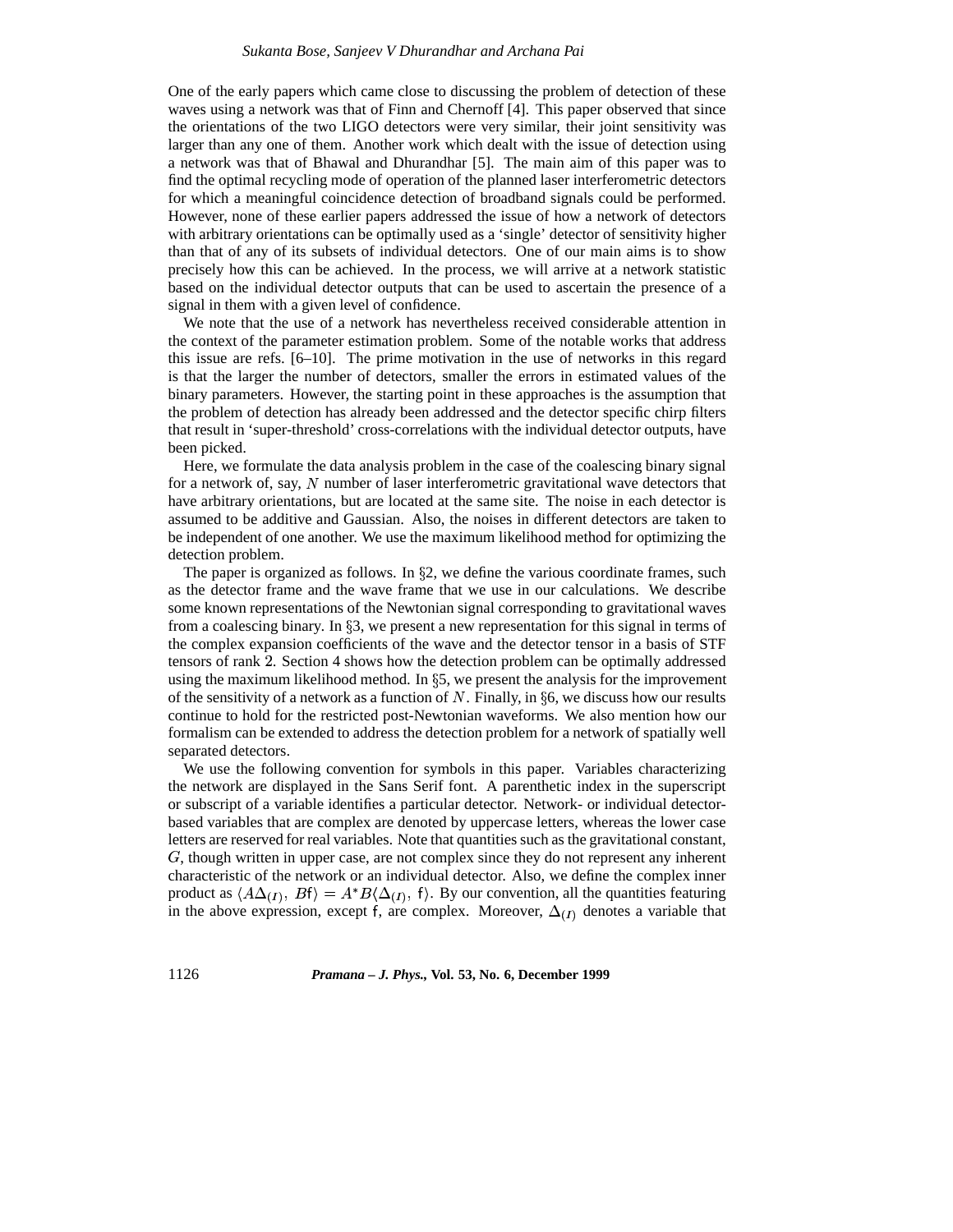characterizes the  $I$ -th detector in the network, where  $I$  is a natural number. Also,  $f$  denotes a network-based variable.

# **2. Preliminaries**

We describe the various coordinate frames in terms of which we will analyze the different polarizations of an incoming wave. Let  $(X, Y, Z)$  be the orthogonal Cartesian coordinates connected with a weak plane gravitational wave traveling along the positive  $Z$ -direction; X and Y denote the axes of the polarization ellipse of the wave. Let  $(x, y, z)$  form a righthanded coordinate system that describes a fiducial detector (henceforth referred to as the 'fide' or the 'network frame'). Let us define the Euler angles  $\theta$  and  $\phi$  to give the incoming direction of the wave, and  $\psi$  to denote the angle between one semi-axis of the ellipse of polarization and the node direction. The orthogonal matrix transformation from the wave frame to the fide is thus defined by the Euler angles  $\{\phi, \theta, \psi\}$ . The orthogonal matrix transformation from the fide to the frame of the  $I$ -th detector is defined by the Euler angles  $\{\alpha_{(I)}, \beta_{(I)}, \gamma_{(I)}\}.$ 

A gravitational wave is represented by metric tensor fluctuation,  $h_{ij}$ , about the vacuum. In the transverse trace-free gauge, its non-vanishing components in the wave-frame are  $h_{xx} = -h_{yy} \equiv h_+, h_{xy} = h_{yx} \equiv h_\times$ . Here,  $h_+$  and  $h_\times$  are the two polarizations of the waveform. In the Newtonian approximation, they are:

$$
h_{+}(t) = \frac{2\mathcal{N}a^{-1/4}(t)}{r} \frac{1+\cos^{2}\epsilon}{2} \cos[\chi(t)+\delta] , \qquad (1a)
$$

$$
h_{\times}(t) = \frac{2\mathcal{N}a^{-1/4}(t)}{r}\cos\epsilon\sin[\chi(t) + \delta].
$$
 (1b)

Above,  $\mathcal{N} \equiv |2G^{5/3}\mathcal{M}^{5/3}(\pi f_a)^{2/3}/c^4|$ , r is the luminosity distance from the earth to the binary, M is the 'chirp' mass defined by  $M = (1 + z)\mu^{3/5}m^{2/5}$ , where  $m = m_1 + m_2$ is the total mass of the binary,  $\mu$  is the reduced mass,  $\zeta$  is the cosmological redshift of the binary, and c is the speed of light in vacuum. The angle  $\epsilon$  is the angle of inclination of the binary, i.e., the angle between the line of sight and the vector normal to the orbit of the binary, and  $\delta$  is an initial phase of the orbital motion. The frequency of the gravitational wave is twice the orbital frequency and is given by

$$
f(t; t_a, \mathcal{M}) = \left(\frac{c^3}{G}\right)^{5/8} \frac{1}{\pi} \left(\frac{5}{256 \, \mathcal{M}^{5/3} \left[t_c(t_a, \mathcal{M}) - t\right]}\right)^{3/8},\tag{2}
$$

where  $t_a$  is the time of arrival of the signal (such that  $f(t_a) \equiv f_a = 10Hz$ ) and  $t_c$  is the time at which coalescence occurs. Inverting the above equation after setting  $f(t_a;t_a,\mathcal{M})=f_a$ , we get the time of coalescence:

$$
t_c(t_a, \mathcal{M}) = t_a + \frac{5}{256 \, \mathcal{M}^{5/3} (\pi f_a)^{8/3}} \left(\frac{c^3}{G}\right)^{5/3}.
$$
 (3)

Finally,  $\chi(t) \equiv 2\pi \int_{t_a}^{t} f(t') dt'$  and  $a(t) \equiv 1 - (t - t_a)/\xi$ , where  $\xi =$  $\frac{3.00 \left(\mathcal{M}/M_{\odot}\right)^{-5/3} (f_a/100 \text{ Hz})^{-8/3}}{5.00 \left(\mathcal{M}/M_{\odot}\right)^{-5/3}}$  sec, is the chirp parameter. Note that a total of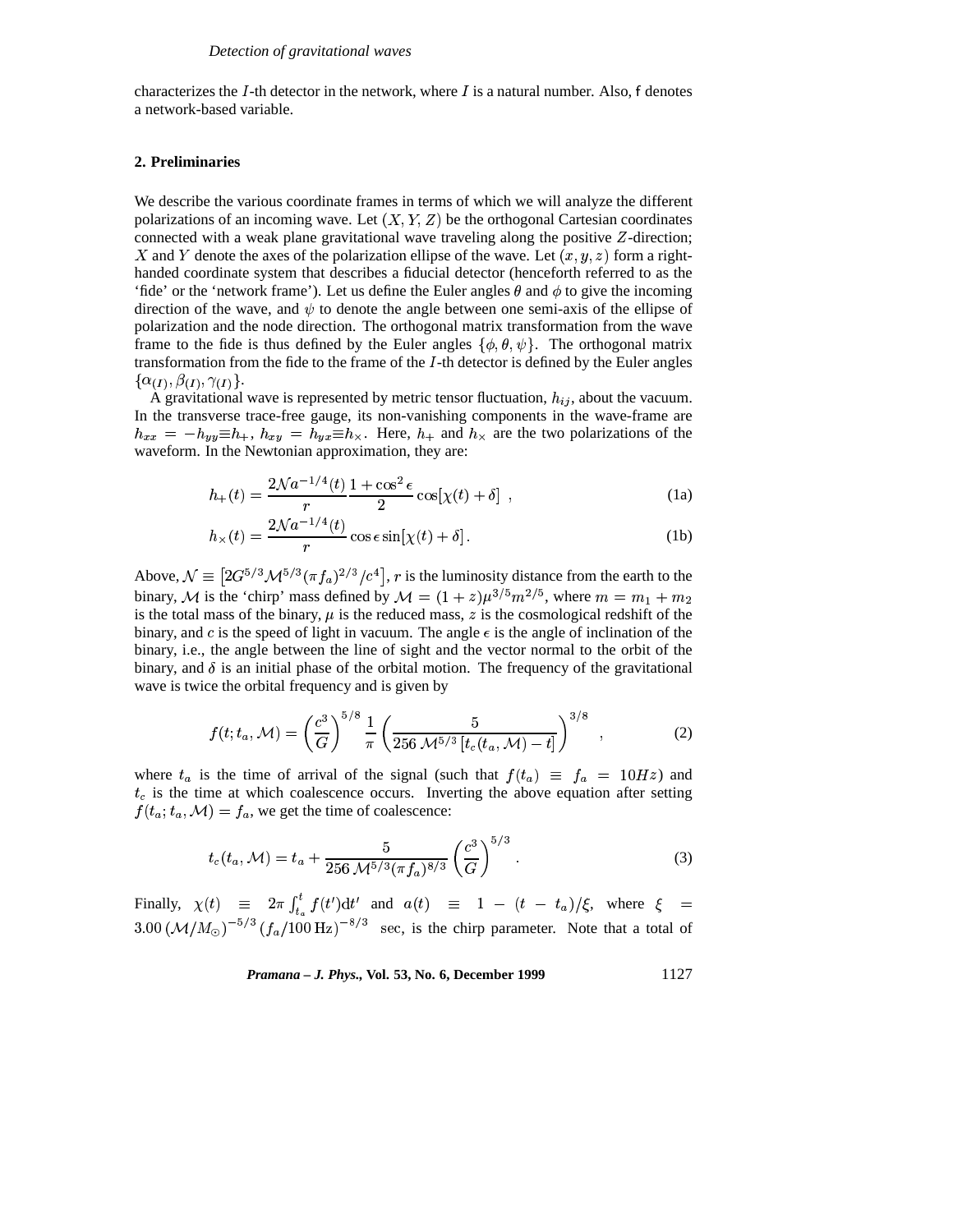eight independent parameters, viz.,  $\{r, \delta, \theta, \phi, \psi, \epsilon, t_a, \xi\}$  are required to specify this signal. The ranges of the four angles are as follows:  $\theta \in (0, \pi)$ ,  $\phi \in (0, 2\pi)$ ,  $\psi \in (0, 2\pi)$ , and  $\epsilon \in (0, \pi)$ .

It can be shown that the signal at the fiducial detector is  $[11]$ 

$$
s(t) = 2\kappa a(t)^{-1/4} \cos\left(\nu_a \xi \left(1 - a(t)^{5/8}\right) + \delta - \eta\right) , \qquad (4)
$$

where

$$
\nu_a = 320\pi \left(\frac{f_a}{100 \text{ Hz}}\right) \text{ Hz }, \qquad \kappa \equiv \mathcal{N}\zeta/r , \qquad (5a)
$$

$$
\zeta(\epsilon) \equiv \left[ \frac{(1+\cos^2 \epsilon)^2}{4} + \cos^2 \epsilon \right]^{1/2}, \quad \tan \eta = \frac{2\cos \epsilon}{1 + \cos^2 \epsilon}, \tag{5b}
$$

with  $\eta \in (-\pi/4, \pi/4)$ . The signal at the *I*-th detector can be expressed in terms of the quantities defined above as

$$
s_{(I)}(t) = o_{(I) +} h_{(I) +}(t) + o_{(I) \times} h_{(I) \times}(t).
$$
\n(6)

where  $h_{(I)+}$  and  $h_{(I)\times}$  are the two polarizations of the wave arriving at the *I*-th detector. Also,  $o_{(I)+}$  and  $o_{(I)\times}$  are the beam pattern functions, which depend on  $\{\phi, \theta, \psi\}$  and the orientation angles  $\{\alpha_{(I)}, \beta_{(I)}, \gamma_{(I)}\}$ . The problem with the above representation for the signal is that it mixes up the factors dependent on the detector specific Euler angles  $\{\alpha_{(I)}, \beta_{(I)}, \gamma_{(I)}\}$  and those dependent on the angles  $\{\phi, \theta, \psi\}$ . We now give a different representation of the signal where this problem does not occur. It will prove useful to address the detection problem for a network.

Consider the complex null vector  $\mathbf{M} \equiv 1/\sqrt{2}(\mathbf{e}_X + i\mathbf{e}_Y)$ , where  $\mathbf{e}_X$  and  $\mathbf{e}_Y$  are real unit vectors in the  $X$  and  $Y$  directions, respectively, of the wave-frame. Then the wave tensor  $w_{ij}$  is defined as

$$
w_{ij} = h_{+} \text{Re}(M_i M_j) + h_{\times} \text{Im}(M_i M_j) \tag{7}
$$

which is a real symmetric trace-free (STF) tensor. The components of  $M$  in the detector axis are [6]:  $\mathbf{M} = 1/\sqrt{2}(\cos \phi - i \cos \theta \sin \phi, \sin \phi + i \cos \theta \cos \phi, i \sin \theta) \exp(-i\psi)$ . A detector can also be represented as an STF tensor. For an interferometer with arms along the directions  $n_1$  and  $n_2$  (both being unit vectors), the detector tensor **d** is given by

$$
d_{ij} = n_{1i}n_{1j} - n_{2i}n_{2j} \tag{8}
$$

The response amplitude of the detector or, equivalently, the signal is just the scalar product of the wave and detector STF tensors,

$$
s = w^{ij} d_{ij} \quad , \tag{9}
$$

where it is implicit that the Einstein summation convention holds over the repeated upper and lower indices  $i$  and  $j$ . In the following analysis, we will specifically consider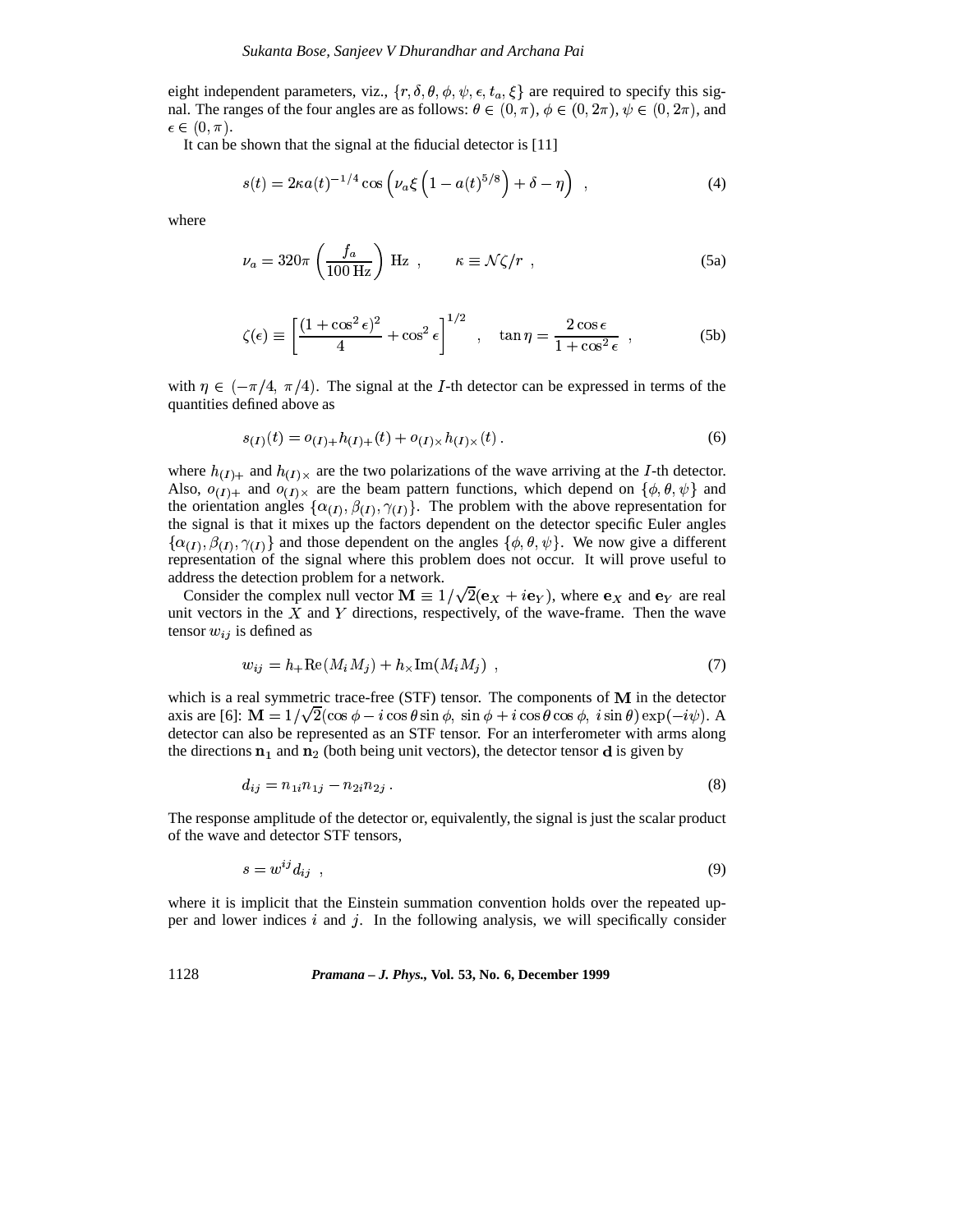a network of interferometric detectors. However, the generalization to bar detectors is straightforward.

Since we extensively deal with STF tensors of rank 2, enunciating some frequently used properties of such objects is in order [1a]. Since such tensors have five independent elements, they can be expanded in terms of (location-independent) 'STF-l' tensors,  $\mathcal{Y}_{lm}^{ij}$ , with rank  $l = 2$ . They are related to the spherical harmonics as follows:

$$
Y_{2m}(\theta,\phi) = \mathcal{Y}_{2m}^{ij} n_i n_j , \text{ where } m = \pm 2, \pm 1, 0 ,
$$
 (10)

where  $\mathbf{n} = (\cos \phi \sin \theta, \sin \phi \sin \theta, \cos \theta)$ . There are five independent  $3 \times 3$  complex matrices,  $y_{2m}^{ij}$ , obeying the normalization

$$
\mathcal{Y}_{2m}^{ij} \mathcal{Y}_{ij}^{2m'*} = \frac{15}{8\pi} \delta_m^{m'}.
$$
\n(11)

In this paper, we will also be interested in the behavior of these STF tensors under action of an element  $g(\alpha, \beta, \gamma)$  of the rotation group SO(3), where  $(\alpha, \beta, \gamma)$  are the Euler angles. Consequently, we mention that under such an action, the spherical harmonics obey the following transformation law:

$$
Y_{2m'}(\theta', \phi') = \sum_{m=-2}^{2} T_{-m'}{}^{-m}(\alpha, \beta, \gamma) Y_{2m}(\theta, \phi) ,
$$
 (12)

where  $T_{-m'}^{-m}$  are the Gel'fand functions of rank 2 [12,6].

As shown in Ref. [6], in the detector frame the wave tensor  $w_{ij}$  can be expanded in terms of the STF-2 tensors as:

$$
w^{ij}(t) = \sqrt{\frac{2\pi}{15}} \left[ h_+(t) (T_2^{\ n} + T_{-2}^{\ n}) - ih_\times(t) (T_2^{\ n} - T_{-2}^{\ n}) \right] \mathcal{Y}_{2n}^{ij} \quad , \tag{13}
$$

where the expansion coefficients are combinations of the Gel'fand functions, which depend on the parameters  $(\phi, \theta, \psi)$ . For interferometric detectors with arms making an angle of 2 $\Omega$ , the only non-vanishing detector-tensor components in its own frame are  $d_{12} = d_{21}$ sin 2 $\Omega$ . The following analysis, where we will deal with the case  $\Omega = \pi/4$ , can be easily generalized to other values of  $\Omega$ .

Consider the I-th detector of a network. Using the wave- and detector-tensor components in eq. (9), it was shown in Ref. [6] that the signal takes the form:

$$
s_{(I)}(t) = I_{(I)n}^m T_m{}^s(\phi, \theta, \psi) T_{(I)s}{}^{n*}(\alpha_{(I)}, \beta_{(I)}, \gamma_{(I)}) \quad , \tag{14}
$$

Note that  $T_{(I)m}^n$  is to be distinguished from  $T_m^n$  in that  $T_m^n = T_m^n(\phi, \theta, \psi)$ , whereas  $T_{(I)m}^{n} = T_{m}^{n}(\alpha_{(I)}, \beta_{(I)}, \gamma_{(I)})$ . Above,

$$
I_{(I)n}^m = \pm \frac{i}{2}(h_{+(I)} - ih_{\times(I)}) \equiv \pm J_{(I)} \quad \text{for} \quad m = 2 \,, \quad n = \pm 2 \,, \tag{15a}
$$

$$
I_{(I)n}^m = \pm \frac{i}{2}(h_{+(I)} + ih_{\times(I)}) = \mp J_{(I)}^* \quad \text{for} \quad m = -2 \,, \quad n = \pm 2 \,. \tag{15b}
$$

The signal given in (14) has the advantage of keeping factors dependent on the two sets of Euler angles separate.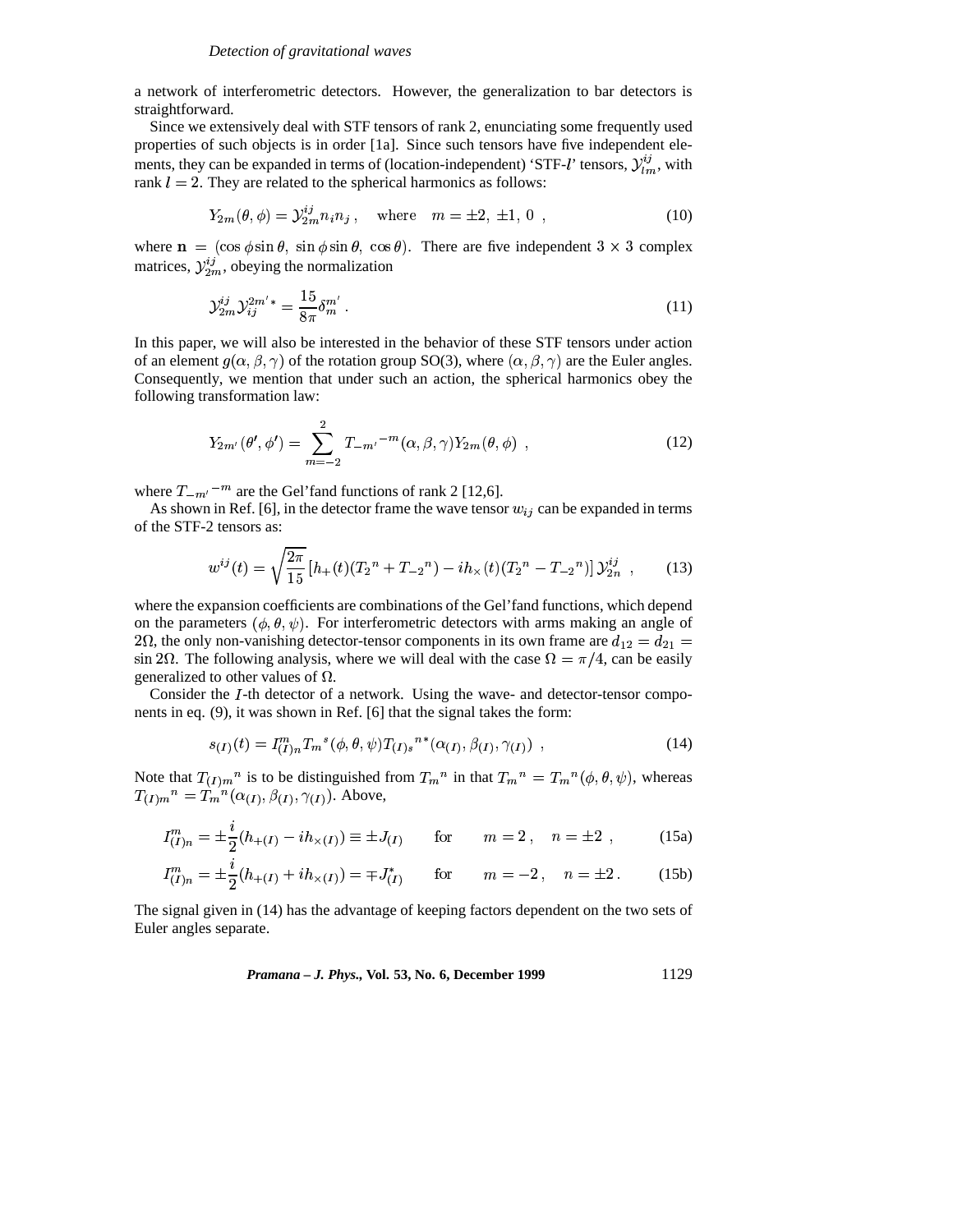#### 3. A new representation for the signal

To address the detection problem, we will be directly dealing with a construct known as the likelihood ratio (LR) (to be defined in  $\S$ 4.). The LR is a non-linear functional of the signal. To keep this functional form simple we develop a new representation for the signal based on  $(14)$ .

In terms of  $J_{(I)}$ , the signal given in eq. (14) takes the form

$$
s_{(I)} = 2\text{Re}(iJ_{(I)}^*\Gamma_{(I)}) \tag{16}
$$

where  $\Gamma_{(I)} = i \left( T_{(I)s}^{2*} - T_{(I)s}^{-2*} \right) T_{-2}^{s}$ . Next, we define:

$$
h_{c(I)} = a_{(I)}^{-1/4}(t)\cos\chi_{(I)}(t) \equiv g_{(I)}s_{(I)0} ,
$$
  
\n
$$
h_{s(I)} = a_{(I)}^{-1/4}(t)\sin\chi_{(I)}(t) \equiv g_{(I)}s_{(I)\pi/2} .
$$
\n(17)

where  $g_{(I)}$  is the maximum signal-to-noise ratio for the I-th detector obtainable by using an optimal filter:

$$
g_{(I)}^2 \equiv \int df \frac{|\dot{h}_{c,s}(f)|^2}{s_h^{(I)}(f)} \quad , \tag{18}
$$

 $s_h^{(I)}(f)$  being the noise power-spectral-density (p.s.d.) of the *I*-th detector. Above,  $s_{(I)0}$ and  $s_{(I)\pi/2}$  can be represented as the real and imaginary parts of a complex quantity:

$$
S_{(I)}(t) = s_{(I)0} + i s_{(I)\pi/2} \t{,} \t(19)
$$

which has a norm equal to 2.

Let us now express  $\Gamma_{(I)} = \gamma_{(I)0} + i\gamma_{(I)\pi/2}$ , where  $\gamma_{(I)0}$  and  $\gamma_{(I)\pi/2}$  are, respectively, the real and imaginary parts of  $\Gamma_{(I)}$ . Define

$$
W_{(I)} \equiv g_{(I)} \left( \gamma_{(I)0} \cos \eta - i \gamma_{(I)\pi/2} \sin \eta \right) \equiv w_{(I)} e^{-i\omega_{(I)}} \quad , \tag{20}
$$

where the last expression is the polar form of  $W_{(I)}$ . Note that the only signal parameters on which  $W_{(I)}$  depends are  $\{\phi, \theta, \psi, \eta\}$ . Armed with these definitions, the signal in eq.  $(16)$  can be re-expressed as

$$
s_{(I)}(t) = 2\kappa \operatorname{Re}\left(W_{(I)}^* R_{(I)}\right) \tag{21}
$$

where we have defined

$$
R_{(I)}(t) = r_{(I)0} + ir_{(I)\pi/2} \equiv S_{(I)}e^{i\delta} \quad , \tag{22}
$$

which is just the rotated  $S_{(I)}$ . Here  $r_{(I)0}$  and  $r_{(I)\pi/2}$  are, respectively, the real and imaginary parts of  $R_{(I)}$ . Equation (21) is a new representation for the signal that we will find useful in obtaining the maximum likelihood ratio below.

We end this section by arriving at a relation between the complex variable  $W_{(I)}$  and the detector tensor. First, by using eqs (13) and (22) we obtain the inner products between the wave tensor  $w^{ij}$  and the real and imaginary components of  $R_{(I)}$ :

Pramana - J. Phys., Vol. 53, No. 6, December 1999

1130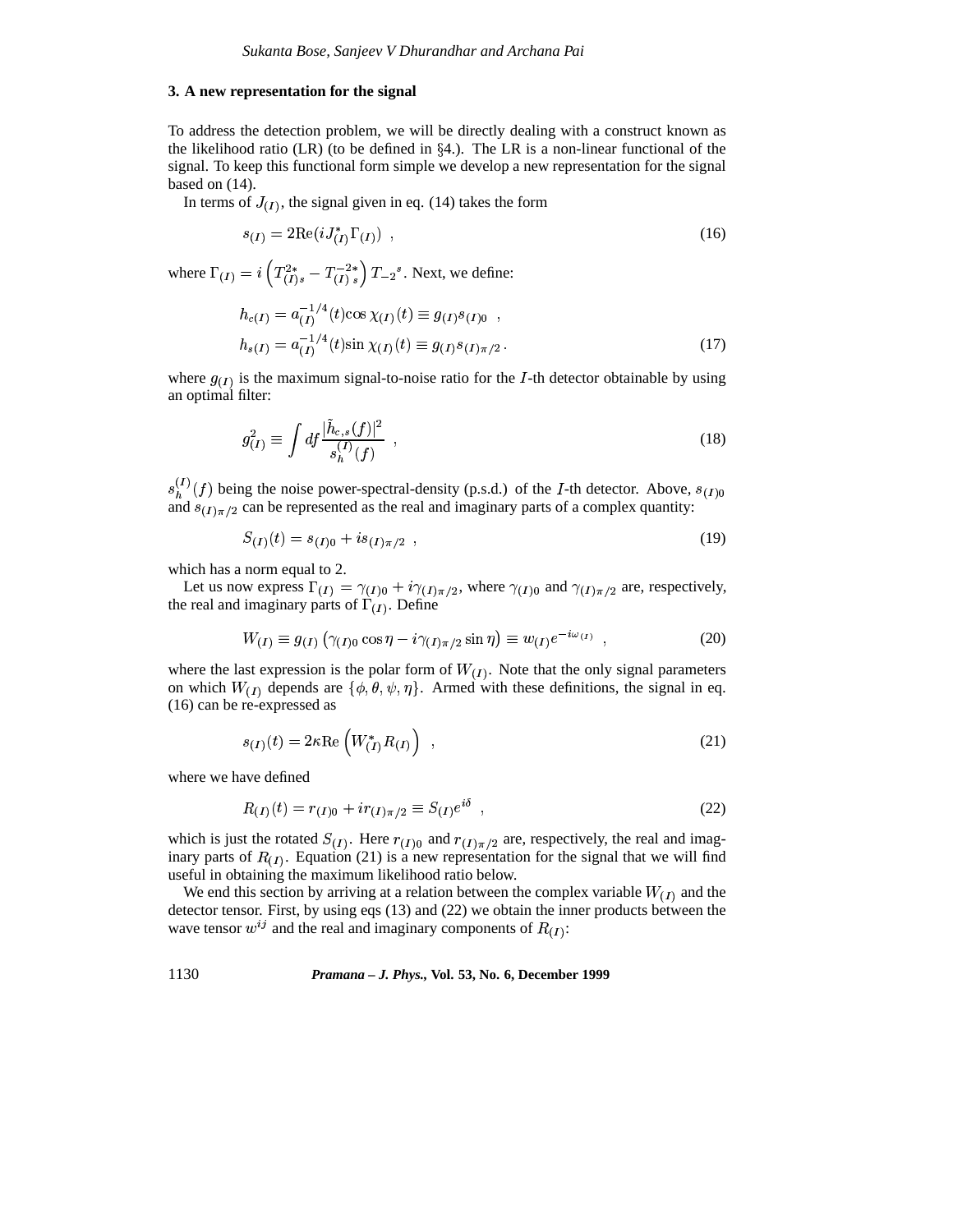Detection of gravitational waves

$$
2\kappa g_{(I)}\alpha^{ij} = \langle w^{ij}(t), r_{(I)0}\rangle \quad \text{and} \quad 2\kappa g_{(I)}\beta^{ij} = \langle w^{ij}(t), r_{(I)\pi/2}\rangle \tag{23}
$$

where we have defined two new STF tensors  $\alpha_{ij}$  and  $\beta_{ij}$ . These are real functions of  $\{\phi, \theta, \psi, \eta\}.$ 

By comparing the different representations  $(9)$  and  $(21)$  of the signal we obtain

$$
W_{(I)} = \Delta^{ij} \left( g_{(I)} \mathbf{d}_{(I)ij} \right) , \text{ where } \Delta^{ij} \equiv (\alpha^{ij} + i\beta^{ij}) , \qquad (24)
$$

 $\Delta^{ij}$  is a complex STF tensor dependent on  $\{\phi, \theta, \psi, \eta\}$ , when expressed in the fide frame. Note that

$$
|W_{(I)}|^2 = |\alpha^{ij} (g_{(I)} d_{(I)ij})|^2 + |\beta^{ij} (g_{(I)} d_{(I)ij})|^2.
$$
 (25)

Above, up to an *r*-dependent factor,  $|W_{(I)}|^2$  can be interpreted as the total power transferred to the  $I$ -th detector. More appropriately, it is the gain factor associated with the  $I$ -th detector. We have resolved it as a sum of the fractions of power transferred to the detector by the two polarizations, respectively. It can be shown that, up to a factor of  $g_{(I)}, W_{(I)}$  is just a direction cosine that is dependent on the set of angles  $\{\phi, \theta, \psi, \eta\}$ . This is what one would expect from the above interpretation of  $W_{(I)}$  as a gain factor.

## 4. Addressing the detection problem for a network

The signal from a coalescing binary will typically not stand above the broadband noise of the interferometric detectors; the concept of an absolutely certain detection does not exist in such a case. Only probabilities can be assigned to the presence of an expected signal. In the absence of prior probabilities, such a situation demands a decision strategy that maximizes the detection probability for a given false alarm probability. This is termed as the Neyman–Pearson criterion (see, eg., ref. [14]). Such a criterion implies that the decision must be based on the value of a statistic called the likelihood ratio (LR). It is defined as the ratio of the probability that a signal is present in an observation to the probability that it is not.

For a network of detectors we obtain this statistic as follows. We assume that the noise at each detector is additive, Gaussian, and both statistically as well as algebraically independent of the noise in any other detector in the network. Under these conditions, the network LR, denoted by  $\lambda$ , is just a product of the individual detector LR's. Similarly, the logarithmic likelihood ratio (LLR),  $\ln \lambda$ , can be verified to have the same form as for an individual detector, namely, [14,9].

$$
\ln \lambda = \langle \mathbf{s}, \mathbf{x} \rangle_{NW} - \frac{1}{2} \langle \mathbf{s}, \mathbf{s} \rangle_{NW} , \qquad (26)
$$

where the normalized set of signals are denoted by a single network vector

$$
s(t) = (s_{(1)}(t), s_{(2)}(t), \cdots, s_{(N)}(t)) \quad , \tag{27}
$$

 $N$  being the number of detectors in the network. The subscript  $NW$  denotes that the inner product is defined on the *network* space. Similarly, the individual detector outputs  $x_{(I)}(t)$ are combined to form the network vector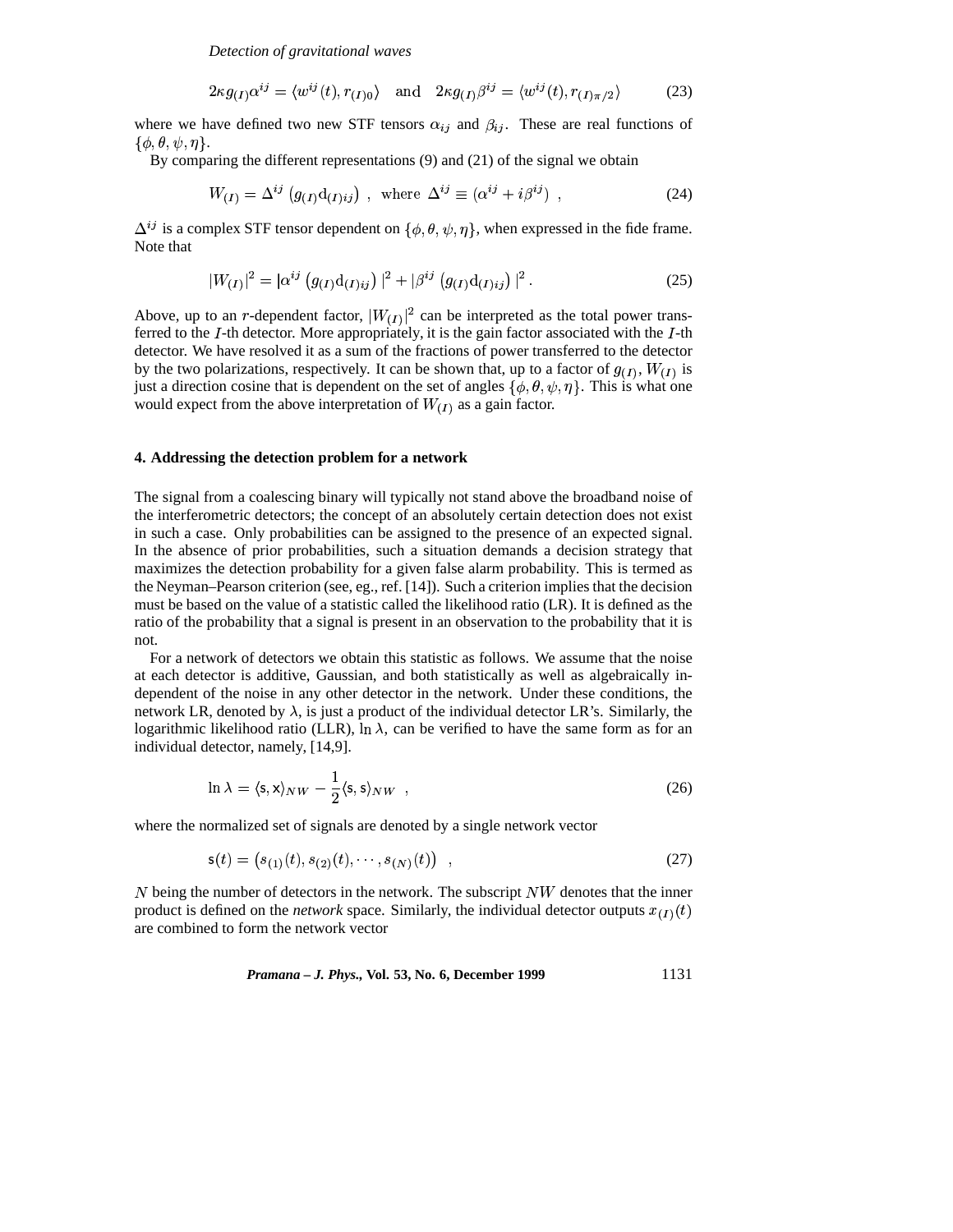Sukanta Bose, Sanjeev V Dhurandhar and Archana Pai

$$
\mathbf{x}(t) = (x_{(1)}(t), x_{(2)}(t), \cdots, x_{(N)}(t))
$$
 (28)

Thus, in terms of the individual detector signals, the LLR is

$$
\ln \lambda = \sum_{I=1}^{N} \langle s_{(I)}, x_{(I)} \rangle_{(I)} - \frac{1}{2} \sum_{I=1}^{N} \langle s_{(I)}, s_{(I)} \rangle_{(I)}
$$
  
=  $b \sum_{I=1}^{N} \langle z_{(I)}, x_{(I)} \rangle_{(I)} - \frac{1}{2} b^2$ , (29)

where

$$
b \equiv 2\kappa \sqrt{\sum_{I=1}^{N} w_{(I)}^2} \tag{30}
$$

is the norm of s and  $z_{(I)} = s_{(I)}/b$ . The aim now is to maximize the LLR over all eight parameters to obtain the maximum (logarithmic) likelihood ratio (MLR). It is the MLR that must be compared with a threshold value to ascertain the presence or absence of signal in the detector output, with a given level of confidence.

We now analytically maximize the above expression with respect to as many of the eight parameters as possible. Note that the luminosity distance  $r$  appears only through b in LLR. Maximizing it with respect to b yields

$$
\ln \lambda|_{\hat{b}} = \frac{1}{2} \left( \sum_{I=1}^{N} \langle z_{(I)}, x_{(I)} \rangle_{(I)} \right)^2 = \frac{1}{2} \left| \text{Re} \left( e^{-i\delta} \sum_{I=1}^{N} Q_{(I)} C_{(I)}^* \right) \right|^2 , \quad (31)
$$

where we have defined

$$
Q_{(I)} \equiv \frac{W_{(I)}}{\sqrt{\sum_{I=1}^{N} w_{(I)}^2}} \text{ and } C_{(I)}^* \equiv \langle S_{(I)}, x_{(I)} \rangle_{(I)}.
$$
 (32)

Next we maximize the LLR in eq. (31) with respect to  $\delta$  for, apart from the phase factor, none of the other terms there depend on it. This gives

$$
\ln \lambda|_{\hat{\mathbf{b}},\hat{\delta}} = \frac{1}{2} \left| \sum_{I=1}^{N} Q_{(I)} C_{(I)}^* \right|^2 , \qquad (33)
$$

which is a function of six parameters, namely,  $\{\phi, \theta, \psi, \eta, t_a, \xi\}$ . Note that when all the detectors are 'closely' located, it is only the  $Q_{(I)}$ 's that depend on four angles  $\{\phi, \theta, \psi, \eta\}$ ; the  $C_{(I)}$ 's then depend only on  $\{t_{a}, \xi\}$ , with all the times of arrival being equal. We will refer to this situation as the 'same-site' approximation. When the detectors are spatially well separated, the  $C_{(I)}$ 's will depend on  $\{\phi, \theta\}$  as well.

To obtain the MLR, we need to maximize over these remaining parameters. At this stage it is useful to define the surrogate statistic (SS),  $\lambda' \equiv \ln \lambda |_{\hat{b}, \hat{\delta}}$ . For a network comprising of a total of  $N$  detectors located within a fraction of a wavelength, the SS is maximum when Q  $\propto$  C. where C is a network vector with the  $C_{(I)}$ 's as its components. Therefore,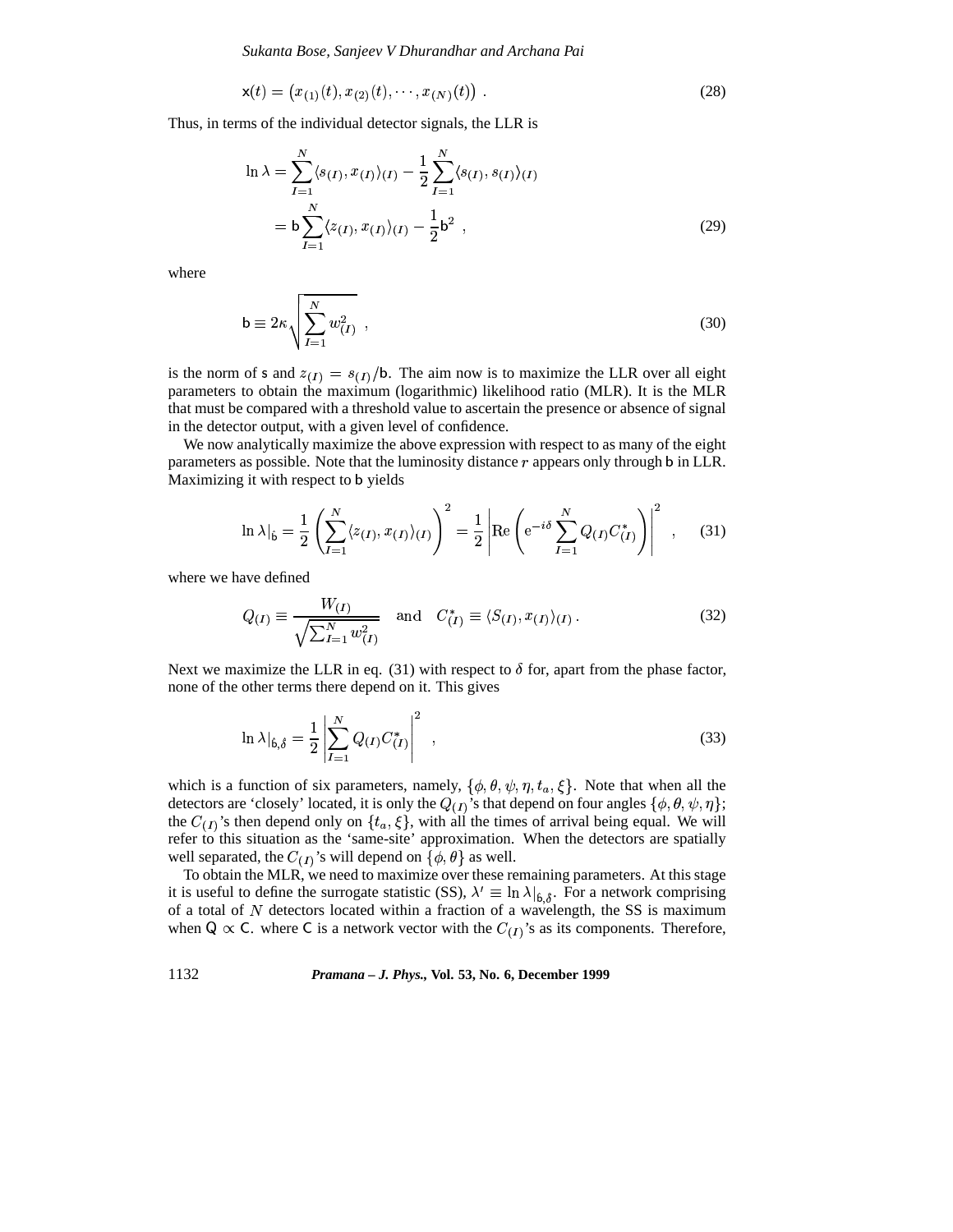once  $\overline{C}$  is known, the maximization procedure determines  $\overline{Q}$  through the above condition and the fact that  $Q$  has a unit norm. However, the  $Q$  so determined will, in general, yield an overdeterministic set of equations for the four parameters  $\{\phi, \theta, \psi, \eta\}$ . On the other hand, if this set of equations can be solved to yield a physically realizable solution for the parameters, then the maximized LLR will have a simpler form:

$$
\lambda'|_{\hat{\phi}, \hat{\theta}, \hat{\psi}, \hat{\eta}} = \frac{1}{2} \sum_{I=1}^{N} c_{(I)}^2 \equiv \frac{\Lambda}{2} \quad , \tag{34}
$$

where  $c_{(I)}$  is the magnitude of  $C_{(I)}$ . Above,  $\Lambda$  is a function of two parameters, namely,  $\{t_{\alpha}, \xi\}$ . Although  $\Lambda$  is a *real* quantity, we follow the established convention in literature to denote the LLR by an uppercase letter!

It can be shown that the condition  $Q \propto C$  is always realised for two detectors. Numerical calculations suggest that this result holds for three detectors as well [17]. However, for networks with a larger number of detectors we numerically find that this condition is not always realisable and one is forced to maximize  $\lambda' \big|_{\hat{b}\hat{\theta}}$ , as given in eq. (33), over the four angles. Thus, for networks comprised of up to three detectors, the application of eq. (34) appears to be valid. We will limit our discussion to only such cases below. Hence, only the maximization of  $\Lambda$  over the two parameters,  $\{t_a,\xi\}$ , remains to be done. This is performed numerically along the lines of Sathyaprakash and Dhurandhar (see ref. [11]).

### **5. Network sensitivity**

To infer the presence of a signal from the outputs of the members of a network, one compares the value of the statistic  $\Lambda$  in eq. (34) with a predetermined detection threshold  $\Lambda_0$ . As we show below, the value of  $\Lambda_0$  can be obtained (via the Neyman–Pearson decision criterion [14]) from the false alarm probability,  $Q_0$ , associated with the event of detection of such a signal. For  $\Lambda < \Lambda_0$ , presence of a signal in the data is ruled out, whereas if  $\Lambda > \Lambda_0$ , then the detection of a signal in the data is announced.

We now analyze the improvement in the sensitivity of a network over that of a single detector. Apart from the assumptions about detector noise mentioned in  $\S 4$ , we further assume that it is stationary, which implies that for the  $I$ -th detector we have

$$
\langle \tilde{n}_{(I)}(f)\tilde{n}_{(I)}^*(f)\rangle = s_{h(I)}\delta(f - f') \quad , \tag{35}
$$

where  $s_{h(I)}$  is the noise p.s.d. of that detector and the angular brackets imply ensemble average. In general, different detectors may have non-identical noise p.s.d. We will assume that the noise in any detector is white, i.e.,  $s_{h(I)}$  does not vary with frequency. Note that it has zero mean, i.e,  $\langle \tilde{n}_{(I)}(f) \rangle = 0$ , and its standard deviation is  $s_{h(I)}$ .<br>Fouation (34) shows that  $\Lambda$  is a sum of squares of independent randor

Equation (34) shows that  $\Lambda$  is a sum of squares of independent random variables with Gaussian probability distribution functions (PDF). Thus,  $\Lambda$  itself must have the so-called  $\chi^2$  probability distribution. Hence, the PDF of  $\Lambda$  under the hypothesis that the signal is present,  $H_1$ , is:

$$
p_1(\Lambda) = \frac{1}{2} \left(\frac{\Lambda}{b^2}\right)^{(N-1)/2} \exp[-(\Lambda + b^2)/2] I_{N-1}(b\sqrt{\Lambda}), \qquad (36)
$$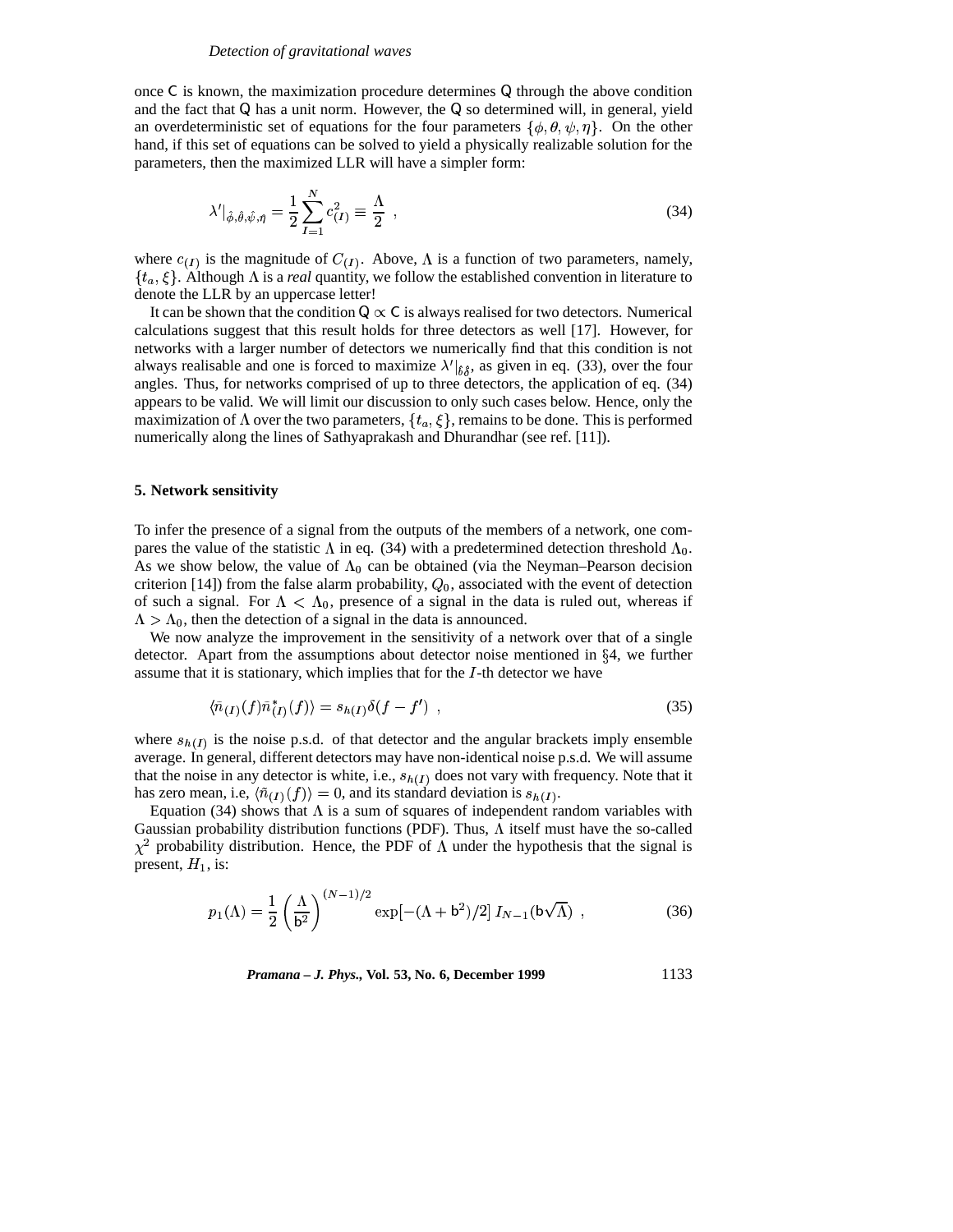where  $\Lambda > 0$  and  $I_{N-1}(x)$  is the modified Bessel function of order  $(N-1)$ . Note that  $\mathfrak{b}^2$ is proportional to the total energy received from the source. When  $b\sqrt{\Lambda} >> 1$ , the above expression approximates to

$$
p_1(\sqrt{\Lambda}) = \frac{1}{\sqrt{2\pi}} \exp[-(\sqrt{\Lambda} - \mathsf{b})^2/2]. \tag{37}
$$

On the other hand, under the hypothesis that the signal is absent,  $H_0$ , the PDF of  $\Lambda$  is

$$
p_0(\Lambda) = \frac{(\Lambda/2)^{N-1} e^{-\Lambda/2}}{2(N-1)!} \tag{38}
$$

which one can obtain from eq. (36) by taking the limit  $b \rightarrow 0$ .

We are now in a position to calculate the false-alarm probability:

$$
Q_0 = \int_{\Lambda_0}^{\infty} p_0(\Lambda) d\Lambda = 1 - I(\Lambda_0/2\sqrt{N}, N - 1) , \qquad (39)
$$

where we have made use of the incomplete gamma-function

$$
I(u, p) = \int_0^{u\sqrt{p+1}} x^p e^{-x} dx/p! \quad . \tag{40}
$$

For a given false-alarm probability  $Q_0$ , eq. (39) allows us to obtain the detection threshold  $\Lambda_0$  of our statistic. Plots of  $Q_0$  versus  $\Lambda_0$  for different values of N are given in figure 1. From these plots it can be inferred that  $\Lambda_0$  increases slowly with N.

The detection probability  $Q_d$  can be obtained by computing the area under the function  $p_1(\sqrt{\Lambda})$  for  $\sqrt{\Lambda} > \sqrt{\Lambda_0}$ . For  $b\sqrt{\Lambda} >> 1$ , it is

$$
Q_d = \int_{\sqrt{\Lambda_0}}^{\infty} p_1(\sqrt{\Lambda}) d(\sqrt{\Lambda}), \qquad (41)
$$

where  $p_1$  is given by eq. (37). We now show that for a given  $Q_d$  and  $Q_0$ , the distance r up to which a network can probe increases with  $N$ . This is tantamount to saying that the sensitivity of a network increases as a function of  $N$ . For simplicity, assume that the detectors are oriented in such a way that  $b^2$  is proportional to N. This is the case when, e.g., the  $w_{(I)}$ 's are all identical. Let  $Q_d = 0.5$ , i.e.,  $\sqrt{\Lambda_0} = b$ . As N increases,  $\Lambda_0$ increases for a given  $Q_0$  (see figure 1). However, given the fact that  $\mathfrak{b} \propto \sqrt{N}/r$ , we have  $r \propto \sqrt{N/\Lambda_0}$ . Thus, given a specific binary, the ratio of sensitivity of a network to that of a single detector behaves as

$$
\frac{r(N)}{r(N=1)} = \sqrt{N} \left( \frac{\Lambda_0(N=1)}{\Lambda_0(N)} \right)^{1/2} , \qquad (42)
$$

which can be computed by using  $\Lambda_0(N)$  from figure 1. These ratios, which are presented in table 1. for  $N = 2, 3$ , clearly show that the sensitivity of such a network increases a little slower then  $\sqrt{N}$ . This implies an increase in the survey volume accessible to a network, which, in turn, implies an increased event rate.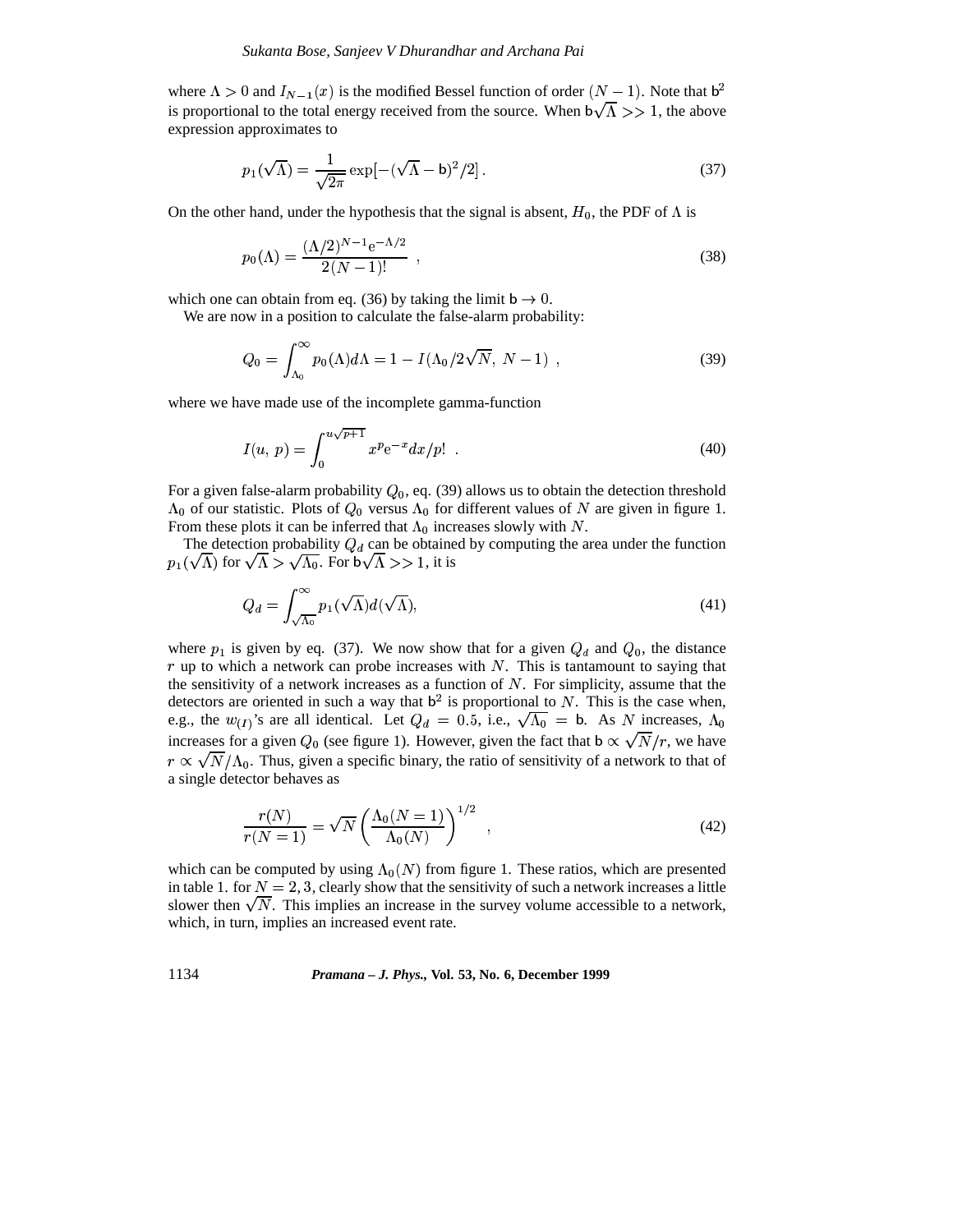

**Figure 1.** The plot of  $Q_0$  as a function of the detection threshold  $\Lambda_0$  for different number,  $N$ , of closely located detectors in a network.

**Table 1.** The ratio of the sensitivity of a network with  $N = 2, 3$ , respectively, relative to a single detector for  $Q_d = 0.5$ , and corresponding to different false-alarm probabilities.

| False-alarm probability, $Q_0$                                                                                    |      |      |      |      |
|-------------------------------------------------------------------------------------------------------------------|------|------|------|------|
| No. of detectors, $N = 0.33 \times 10^{-10} = 0.67 \times 10^{-12} = 0.17 \times 10^{-12} = 0.33 \times 10^{-14}$ |      |      |      |      |
|                                                                                                                   | 1.33 | 1.33 | 1.33 | 1.34 |
|                                                                                                                   | 1.55 | 1.56 | 1.57 | 1.58 |

#### **6. Conclusion**

The problem of detecting inspiral waveforms from coalescing binaries via patternmatching can be made more accurate by including post-Newtonian corrections in the corresponding filters. In this regard, it has been shown [15] that it is both necessary and sufficient to work with the *restricted* post-Newtonian chirp. The description of the resulting waveform involves an extra parameter, apart from the set of eight parameters described above. However, as was shown by Sathyaprakash [16], for the astrophysically